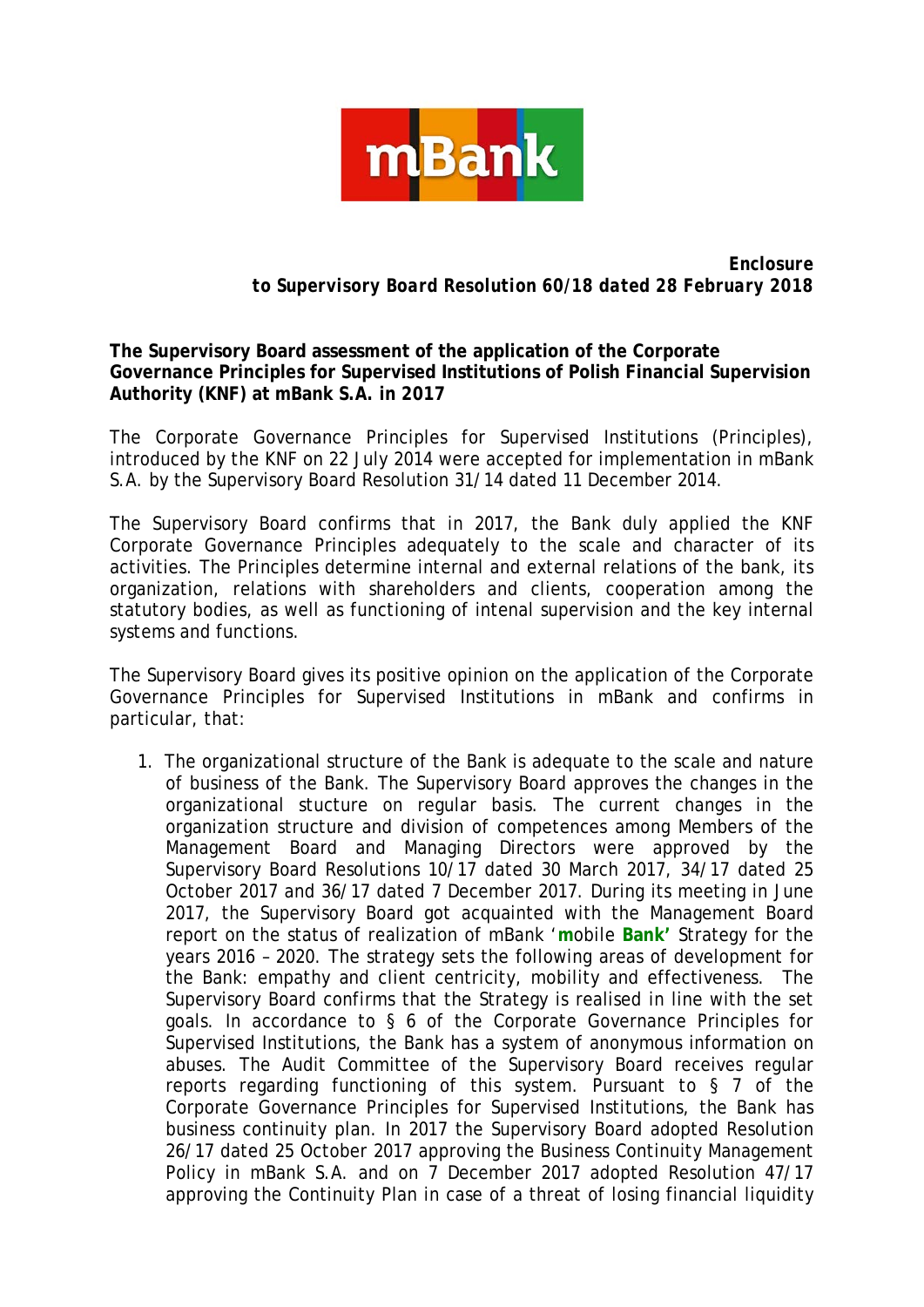by mBank Group. As required by the Polish Fiancial Supervision Authority and mBank strong position in the Polish financial system, in July 2017 the Supervisory Board approved Recovery Plan, providing business continuity in case of a serious disruption of business.

- 2. The relation with shareholders of the Bank is duly and carefully applied, ensuring the interests of all shareholders. The Supervisory Board confirms the departure by the Bank from adopting the provisions of § 8(4) of the principles, which aims at facilitating electronic active participation of shareholders in the General Meeting. For many years mBank has been broadcasting General Meetings in real time, however, without the possibility to engage in two-way on-line communication. The Supervisory Board confirms the absence of a developed market practice in this respect and states that the application of such a rule generates unnecessary legal and technical risks.
- 3. The Mangement Board is composed of 7 persons. In 2017 there were 4 changes on the Management Board. The process of the appointment of candidates for the Management Board Members was held in accordance to the Policy on the assessment of qualifications of members of the supervisory body, management body and key finction holders in mBank (Suitability Policy) adopted in 2016. The division of competences among Management Board Members adopted by the Supervisory Board assures the proper control of the realization of Bank's strategic goals. There is 1 woman in the Management Board. All Members of the Mangement Board – individually and as a collective body, have required knowledge, competences and professional experience. In the Management Board 5 of 7 members, including the President, have Polish citizenship and speak Polish. The Supervisory Board confirms the Bank's departure from adopting § 16(1), which states that the meetings of the managing body shall be held in Polish and if necessary an interpreter shall assist. The Supervisory Board confirms that the Bank's practice of holding Management Board meetings in English, without the participation of the interpreter is more efficient and allows to discuss and reach agreements without the participation of third parties (interpreters).
- 4. The Supervisory Board, composed of 12 persons, duly meets the requirement of proper supervision of all business areas of the Bank. In 2017 a new term of office of the Supervisory Board started. Same, as in the Management Board, the appointment process was carried out in accordance to the Suitability Policy adopted in 2016. Members of the Supervisory Board have required knowledge, experience and qualifications – their individual competences complement each other and ensure proper collegial supervision of all business areas of the company. The supervisory functions of the whole Supervisory Board are effectively supported by the activities of 4 committees (Executive and Nomination Committee, Audit Committee, Remuneration Committee and Risk Committee) performing their particular duties in various areas of Bank's activities. There are 2 women among the Supervisory Board members. In the composition of the Supervisory Board, half of its members, icluding the Chairman, have Polish citizenship and speak Polish.